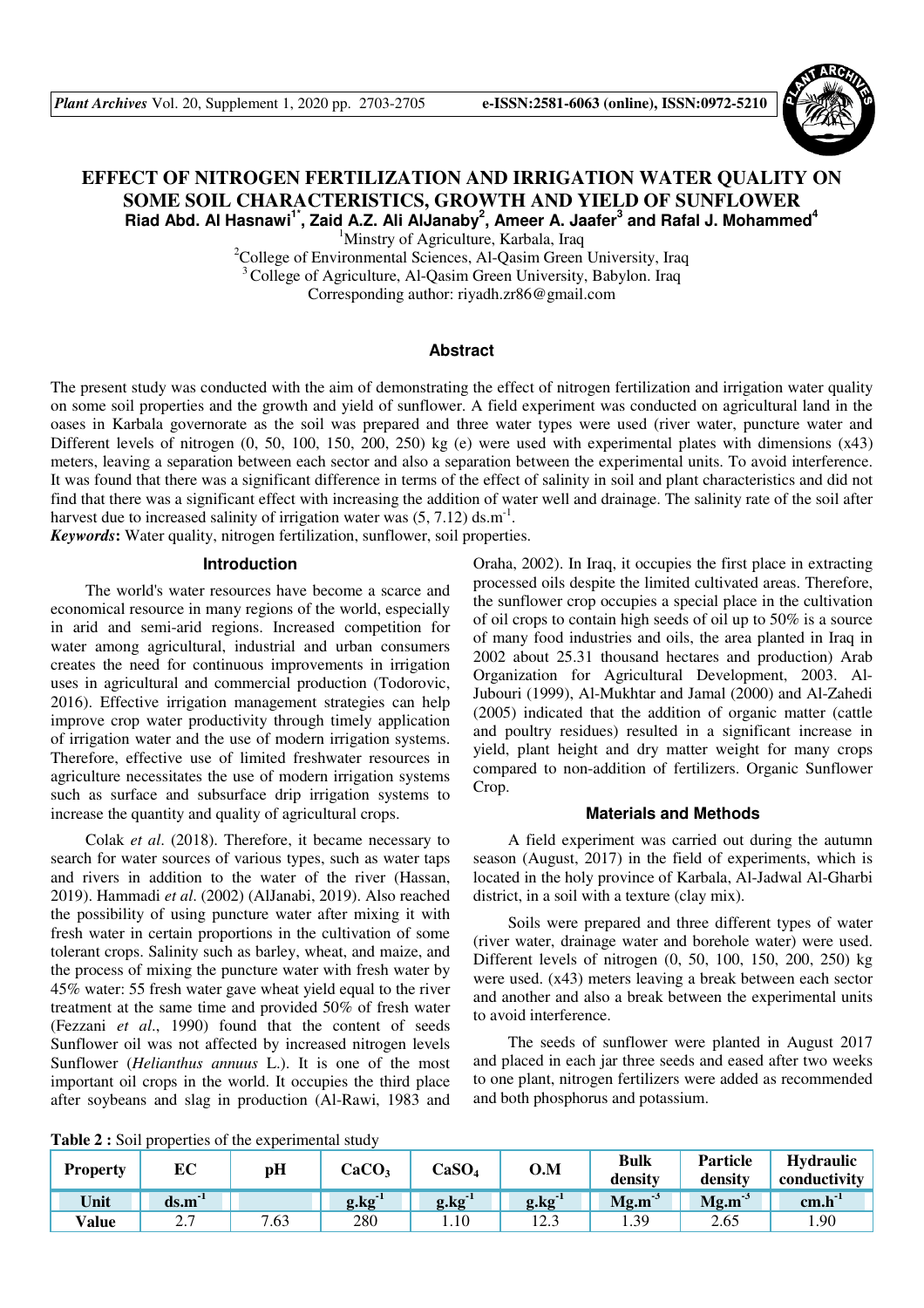| <b>Property</b> | EС   | pH               | $\text{Ca}^{+2}$ | $Mg^{+2}$ | $\mathbf{K}^*$ | Na        | $SO_4^2$    | HCO <sub>3</sub> | CF    | Water   |
|-----------------|------|------------------|------------------|-----------|----------------|-----------|-------------|------------------|-------|---------|
| Unit            | ds.m |                  | Meq.             | Meg.      | Meq.1          | Meq.1     | Meg.1       | Meq.1            | Meg.1 | quality |
| River $(w1)$    | 1.28 | .40              | 9.4              | 4.6       | 0.7            | 6.2       | 5.8         | 1.J              | 8.9   | C3S1    |
| Drainage $(w2)$ | 3.92 | .16 <sup>7</sup> | 70               | 13.1      | 1.J            | 18.9      | 16.3        | 6.0              | 21.5  | C4S1    |
| Well $(w3)$     | 6.15 | 5.88             | 32.5             | 77<br>.   | 1.J            | ົ<br>27.U | 21<br>J 1.1 | O. 1             | 45.1  | C4S1    |

**Table 2 :** Water properties of the experimental study

After the end of the experiment, some soil characteristics were measured (soil salinity, reaction rate, organic matter, bulk density and total nitrogen). Some measurements were made for plants (plant height, disk area, 500 seed weight and bio-yield).

# **Results and Discussion**

## **Effect of irrigation water quality and nitrogen fertilizer level on soil chemical properties**

#### **(i) Soil pH**

2704

The results showed in Table (3) that the irrigation with drainage water led to a decrease in the values of soil pH where the rate of decline (7.40) compared to the river water which was (7.30), also note from the same table that well irrigation led to a decrease in the values of soil pH after harvest at a rate of  $(7.21)$  for irrigation with river water. This may be due to the fact that the soil reactivity values of most common salts are neutral and slightly acidic and that increasing the concentration of these salts may lower the soil reactivity values to lower levels (and others). Increased salt concentration may also affect the increase in the value of contact fluid voltage, which is assumed to be zero when measuring pH (Christan, 1980).

Shukri (2002) pointed out that the low soil pH in saline irrigation was due to the accumulation of neutral salts which reduced the degree of soil reaction towards neutralization.

As for the levels of nitrogen fertilization and its effect on soil pH, we note from the same table that there is a decrease in the values of the soil pH when the application of nitrogen fertilizer, where the rate of decline (7.45, 7.38, 7.28, 7.21, 7.17) and the levels  $(50, 100, 150, 200, 100, 250)$  kg<sup>-1</sup>, respectively, compared with the absence of nitrogen fertilizer at which the reaction value was (7.52). It may be attributed to the release of hydrogen ions resulting from the conversion of ammonium to nitrate, which reduced the soil pH towards neutralization (Prism 2006) Mohammed 2018.

#### **(ii) Soil salinity**

The results of Table (4) showed that there was an increase in the salinity of the soil after harvest as a result of increasing the salinity of the irrigation water and the rates were (5, 7.12) dec. These results are consistent with Abboud (1998 Al-Musawi *et al*. (2002), who obtained an increase in soil salinity by increasing the salinity of irrigation water the river.

As for the added nitrogen levels, the same table shows a decrease in soil salinity by (5.56, 5.27, 5.13, 5.0, 5.07, 4.91) for additives  $(250, 200, 150, 100, 50)$  kg<sup>-1</sup>, respectively, compared with zero level which was (5.97).

The low salinity of the soil by increasing the levels of nitrogen fertilizer may be attributed to the increase of plant growth and absorption of relatively larger amount of ions dissolved in the soil, which led to its decrease, as well as urea fertilizer is a non-saline organic compound.

Interference between irrigation water quality and nitrogen fertilizer levels indicated that the treatment (well with zero nitrogen level) gave the highest level of soil salinity which was (8.96) dec. Liters-1 compared with treatment (river water with 250 nitrogen) which was (2.61) Liters-1.

#### **(iii) Organic matter**

Table (5) indicates that there is no increase in the organic matter content in soil when irrigating with puncture and well water compared to irrigation with river water. The results were (15.08, 15.39) g for puncture and well and (14.96) when irrigating with river water. Increase in organic matter content (14.21, 14.45, 15.42, 15.92 and 16.96) kg in soil when nitrogen fertilizer was added and all treatments  $(250, 200, 150, 100, 50)$  kg<sup>-1</sup>, respectively, as for the zero level of addition It was an average of (14.06) kg.

This increase may be attributed to the improvement of vegetative and root growth of the plant and hence the increase of plant root residues, which was reflected in the increase of organic matter in the soil after harvest. The addition of fertilizers increases the biological growth which in turn increases the organic matter content in the soil. Prism (2006) mohammed 2019.

As for the overlap between the levels of nitrogen fertilizer addition and irrigation water types, the treatment gave river water and fertilization of 250 kg. (17.1) the highest content of organic matter while the treatment did not add fertilizer and river water the lowest organic content (13.8) the lowest content of organic matter.

**Table 3 :** Show effect of irrigation water quality and nitrogen fertilizer level on soil pH

|                      | Nitrogen level                  |            |        |                        |                                  |                                        |           |  |  |
|----------------------|---------------------------------|------------|--------|------------------------|----------------------------------|----------------------------------------|-----------|--|--|
| <b>Water Quality</b> |                                 | 50         | 100    | 150                    | <b>200</b>                       | <b>250</b>                             |           |  |  |
| River                | 7.68                            | 7.6        | –<br>ر | 735                    | − ^<br>$\cdot$                   | 7.22<br>. 44                           | 7.40      |  |  |
| Drainage             | $\overline{ }$<br>$\cdot$       | −<br>.46   | 7.38   | 7.20<br>.40            | $\sim$ $\sim$<br>.               | 7.18                                   | 7.30      |  |  |
| Well                 | 7.38                            | − ∼<br>ر . | 7.26   | $\overline{ }$<br>. 41 | ⇁<br>ر 1 .                       | –<br>$\overline{1}$<br>$^{\prime}$ .13 | ⇁<br>$-1$ |  |  |
|                      | $\overline{ }$<br>50<br>$\cdot$ | −<br>'.45  | 7.38   | 7.00<br>ه∠.'           | $\overline{ }$<br>$\bigcap$<br>. | $\mathbf{r}$<br>$\overline{ }$         | −<br>.30  |  |  |